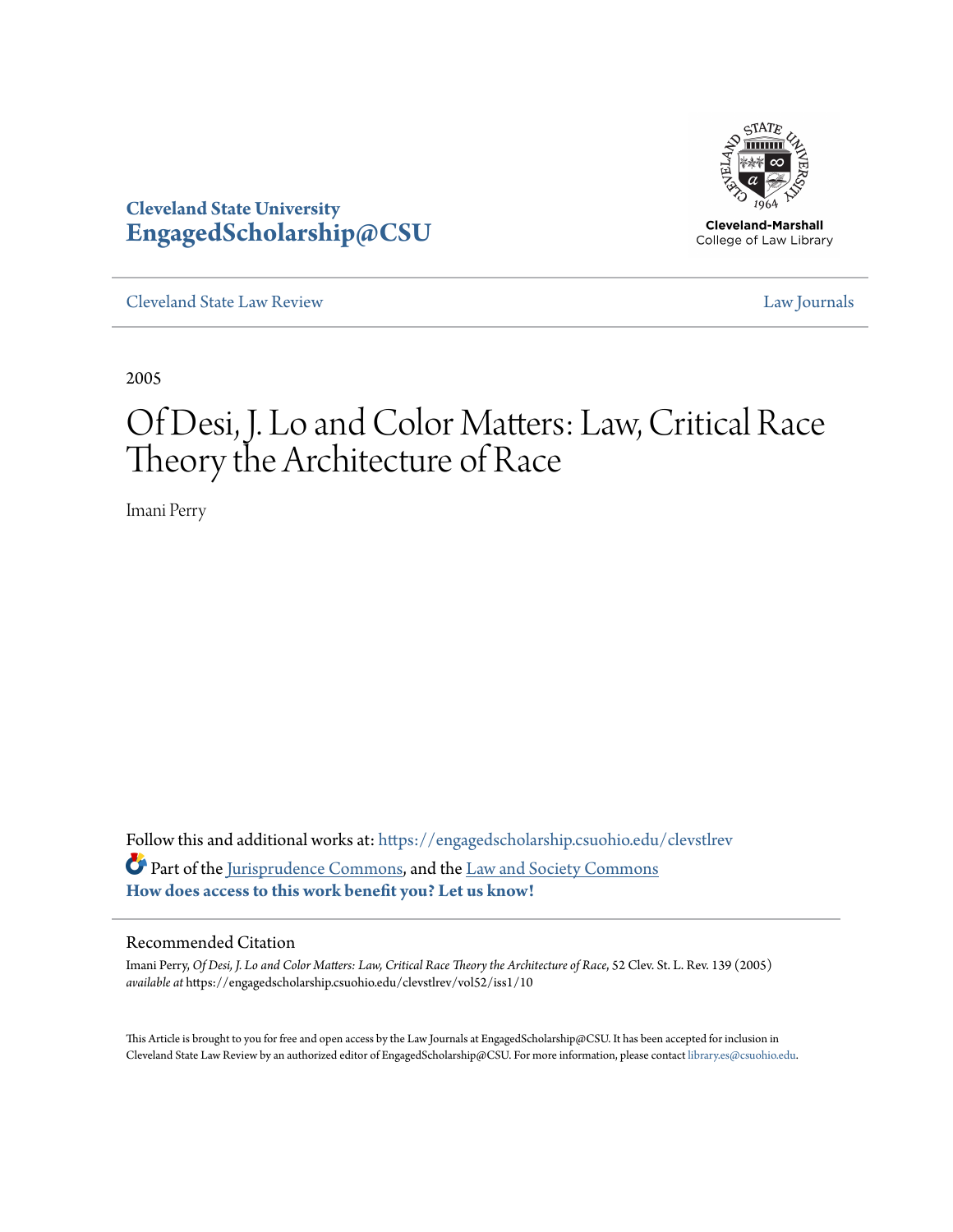# OF DESI, J. LO AND COLOR MATTERS: LAW, CRITICAL RACE THEORY THE ARCHITECTURE OF RACE<sup>1</sup>

### IMANI PERRY

| II. DESI ARNAZ, COLONIALISM AND COLORISM 143 |  |
|----------------------------------------------|--|
|                                              |  |

"People be screamin' 'what's the deal with you and so and so?' I tell them niggas mind their biz but they don't hear me though."

#### "I'm real" Jennifer Lopez.

The uproar over Jennifer Lopez's use of the "n-word" in her song "I'm Real" has largely been forgotten, but it was a fascinating cultural moment. Lopez was astonished at any implication that her use of the word might be racist. Ja Rule, the African American rapper who penned the lyrics argued that the furor was nonsensical because, as he said, "[S]ince when Boricuas ain't been niggas too?"

There was a certain logic to his statement. The social exclusions experienced by Puerto Ricans, whom John Ogbu classifies as "caste-like" minorities,<sup>2</sup> are markedly similar to those experienced by African Americans. On measures ranging from health, to education, income, and employment, Puerto Ricans and African Americans show similar levels of marginalization. Legal scholar Pedro Malavet, describing the racism that is embedded in the ongoing colonization of Puerto Rico, writes

[I]n the case of Puerto Ricans, the colonization of the island, and the legal definition of Puerto Rican citizenship as second class, mark the most obvious elements of oppression. The social construction of Puerto Ricans as being inassimilable because they belong to a single, inferior, non-white

<sup>&</sup>lt;sup>1</sup>This essay began as a paper delivered at the Eighth Annual LatCrit Conference, City and the Citizen: Operations of Power, Strategies of Resistance, Cleveland-Marshall College of Law, Cleveland State University May, 2003. I greatly benefited from feedback offered by fellow conference participants, especially Frank Rudy Cooper, Devon Carbado, Tayyab Mahmud and Margaret Montoya.

<sup>&</sup>lt;sup>2</sup>Anthropologist John Ogbu has defined three types of minority groups: autonomous (i.e. religious), voluntary (i.e. immigrants) and involuntary (i.e. enslaved or colonized peoples.) The group of involuntary minorities he also describes as caste-like He argues that while voluntary minorities believe in the proverbial American Dream, and buy into its methods of achieving success, caste-like minorities who have experienced persistent racism tend to try to hold on to their cultural distinctiveness to distinguish themselves from the oppressive mainstream. Ogbu's argument is echoed in the work of Marxist sociologist Robert Blaunerin and in his descriptions of the categories "colonized minority" and "voluntary migrant."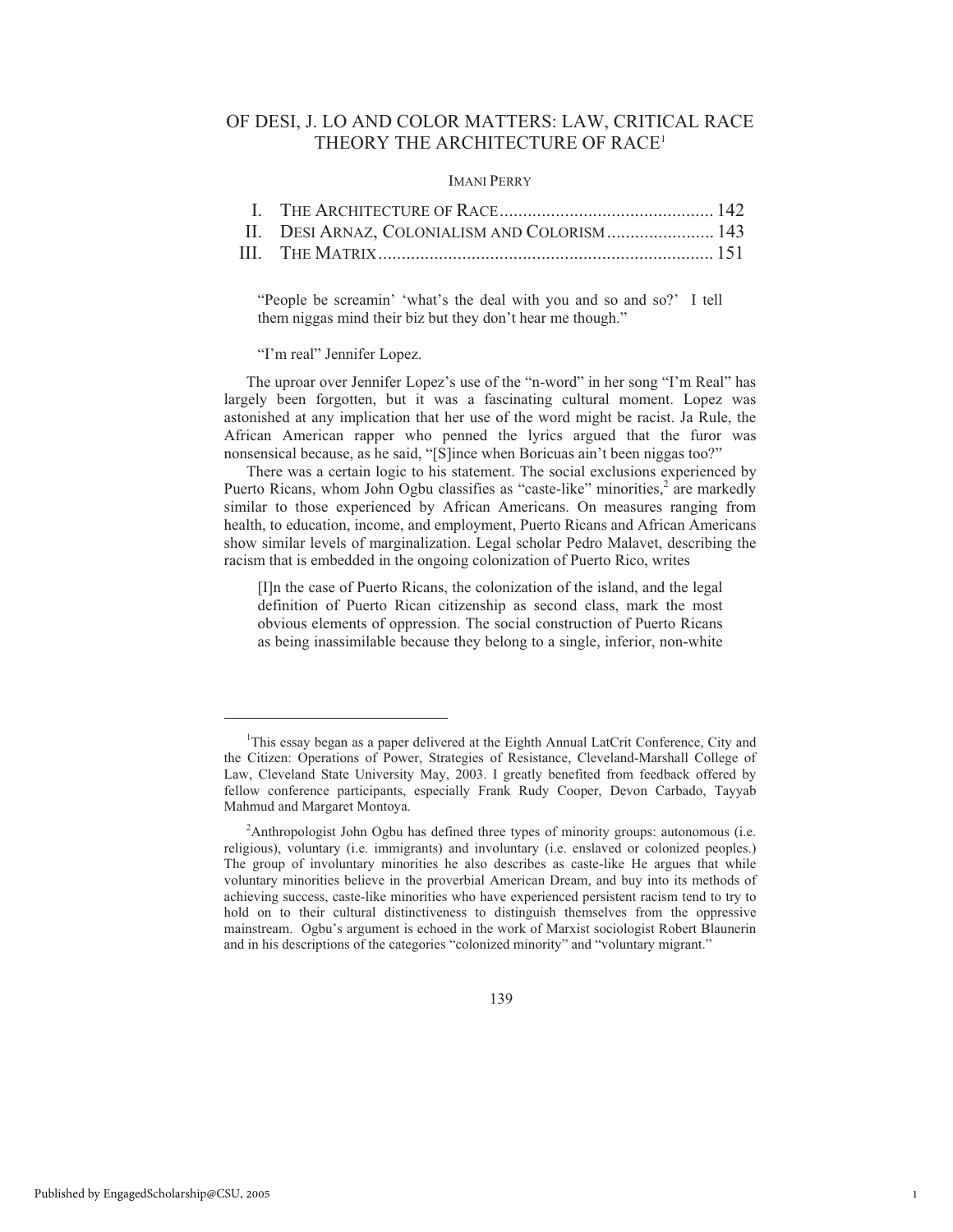race is both the basis for identifying the victimized group and the harm caused to them by the United States.<sup>3</sup>

Anecdotally, the response to J Lo's linguistic flourish varied within the black community. Some were offended, others shared Ja Rule's opinion. It is likely that in areas of the Northeast where there is greater geographic and cultural intimacy between Puerto Ricans and Black people, one would find fewer offended responses.<sup>4</sup> But given Lopez's public image, the tension about how to respond to this incident has broad cultural implications. Any response to this episode is partially dependent on how she is read culturally. Do we read her as the hip hop generation woman of color from the Bronx who once graced the side of Sean Combs? Or do we read her as the various roles she has played, crossing racial borders to become a white leading lady, her hair and skin lightened, and romantically partnered with Hollywood golden boy Ben Affleck? Aren't these respective readings in fact narratives of race and racial membership, filled with implication and proxy?

Jennifer Lopez, despite being categorized as part of the "Latin Explosion" in U.S. popular culture, has often been identified either with black or white communities. Black largely in music, white largely in film. Perhaps because this is a country where, despite claims of multiculturalism, we continue to have a racial consciousness largely defined by a black-white binary.

 $LatCrit<sup>5</sup>$  scholars have critiqued the black white binary that dominated the first generation of Critical Race Theory scholarship. In this critique they have attempted to shift the center of race theory from its original focus on African Americans struggles against white racism, to include Latinos and other people of color as the frames of reference for analyses of racial issues. While the critique of the black white binary has at times been fraught with the tension that often appears when multiple groups are struggling against their respective experiences of oppression, it has served to broaden critical race theory, and to open new streams of inquiry. In critiquing the black white binary, Richard Delgado has argued that 'binary thinking may exceptionalize and thus obscure other experiences, or create over identification with whites, or serve to pit minority groups against each other."<sup>6</sup> He also writes "[T]he truth is that all the groups are exceptional; each has been racialized in different ways; none is the paradigm or template for the others."<sup>7</sup> I agree, but want to suggest that the manners in which the groups are racialized are interdependent and mutually constructed. Critical Race Theory has challenged the liberal models of color

<sup>6</sup>Richard Delgado, *Is Derrick Bell's Toolkit Fit to Dismantle That Famous House?* 75 N.Y.U. L. Rev. 8 (2000).

7 *Id.* at 15.

<sup>3</sup> Pedro Malavet *Reparations Theory and Postcolonial Puerto Rico: Some Preliminary Thoughts*, 13 LA RAZA L.J. 387*,* 404 (2002).

<sup>4</sup>Lopez uses the word in the colloquial fashion often heard in hip hop where the word "Nigga" is often used interchangeably with person or man within the context of urban black community.

<sup>5</sup>LatCrit theory centralizes and voices Latina/o experiences, issues and concerns in legal thought, law and policy.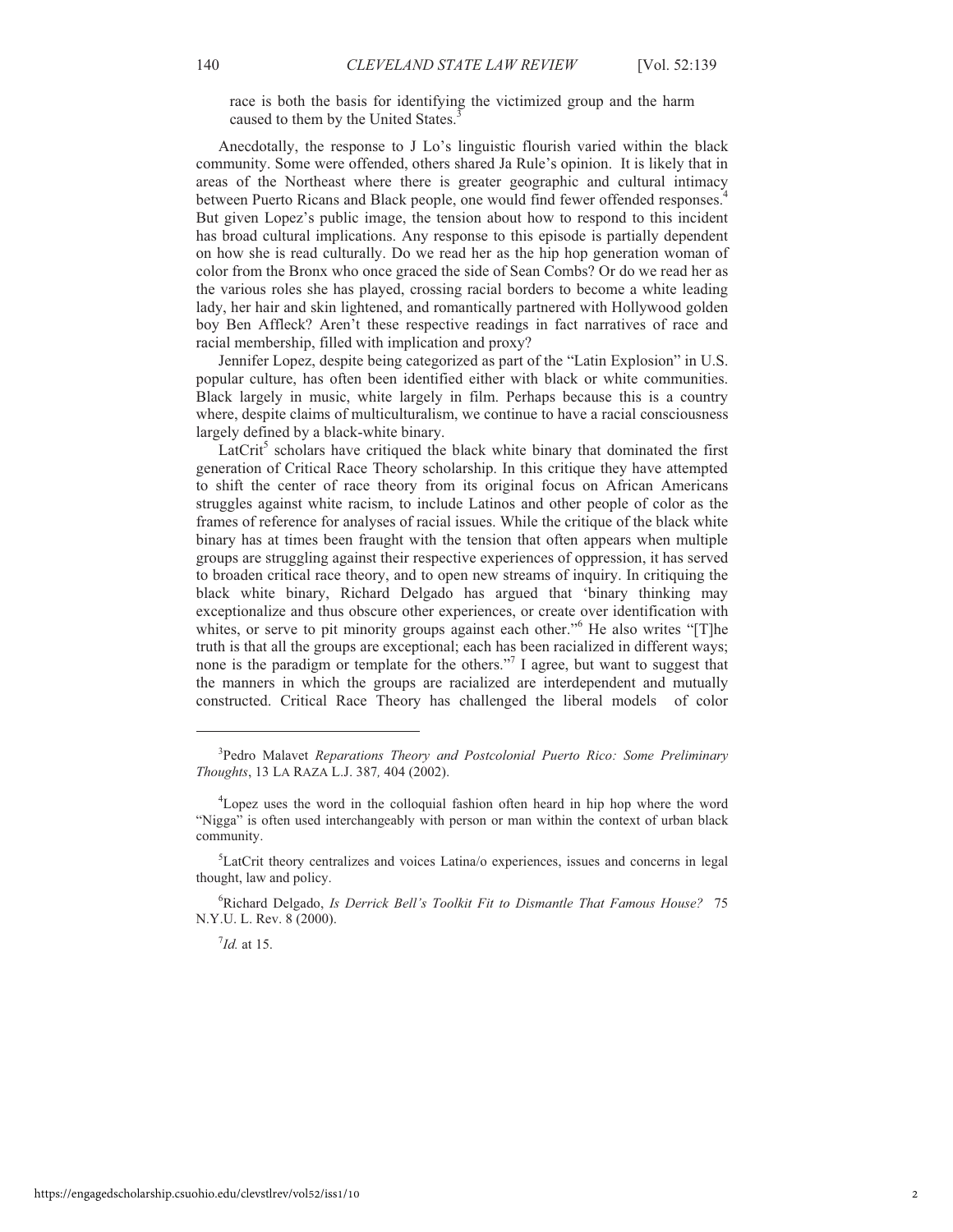blindness, and integrationism for their inadequacies in responding to post-Civil rights era racial issues, and LatCrit has challenged the black white binary which animates that model. Expansion beyond the black white binary however should not simply consist of creating new binaries, or categorically treating each minority group, but instead should be the impetus for reconstructions of race discourse with national and international understandings of how groups have figured historically with respect to each other and white supremacy, and how we continue to deal with legacies, across national boundaries, of colonial racial constructs and contacts.

In this article I want to posit two ways in which a critique of the black white binary leads us to understandings of race and racism that are useful for the struggles of all peoples of color. The first is, the critique should lead us to advocate for an understanding of race as an architecture rather than categorical. LatCrit scholarship has introduced questions of language, nationalism, citizenship and border-crossing as part of critical race theory. These categories bring to the fore some of the metanarratives that are part of how race is constructed, beyond the four "racial" classifications. I use meta-narrative here to refer to those grand stories used in a culture in order to legitimize mechanisms of social control. A meta-narrative of race might not refer directly to race, but yet is still a narrative used to legitimize racist practice. The meta-narratives race found in language, geography, and color are highlighted for Latinos, who are multi-racial, multinational and largely multi-lingual, but are not exclusive to Latinos in being constitutive of racialized experience. These meta-narratives of race suggest that we should not simply understand race as a function of membership in one of the four (or five) categories, but as part of a complex structure, and that elements of that structure beyond racial classification, should become part of racial jurisprudence. This structure is what I call the architecture of race.

The second argument is that when we focus upon race as an architecture it leads us away from a linear notion of racial hierarchy with white at the top and black at the bottom, and towards a sense that the distribution of power as it is related to race is a more detailed structure which is well understood by theoretical models such as the one posited by Patricia Hill Collins in her description of "matrices of domination." Our jurisprudence should grow away from simple attention to race classification, towards a more nuanced assessment of power inequities. A number of scholars have begun to make such arguments through various sorts of inquiries tied to, but not exclusively regarding, race.

In making the arguments of this essay, I will be using a cultural studies approach to delve into questions of race that are relevant to law. Popular cultural images are reflections, as well as arguments for certain kinds of social ordering and ideologies. In particular, I will briefly consider how Latinos are imagined in the popular imagination as a point of entry for my two arguments.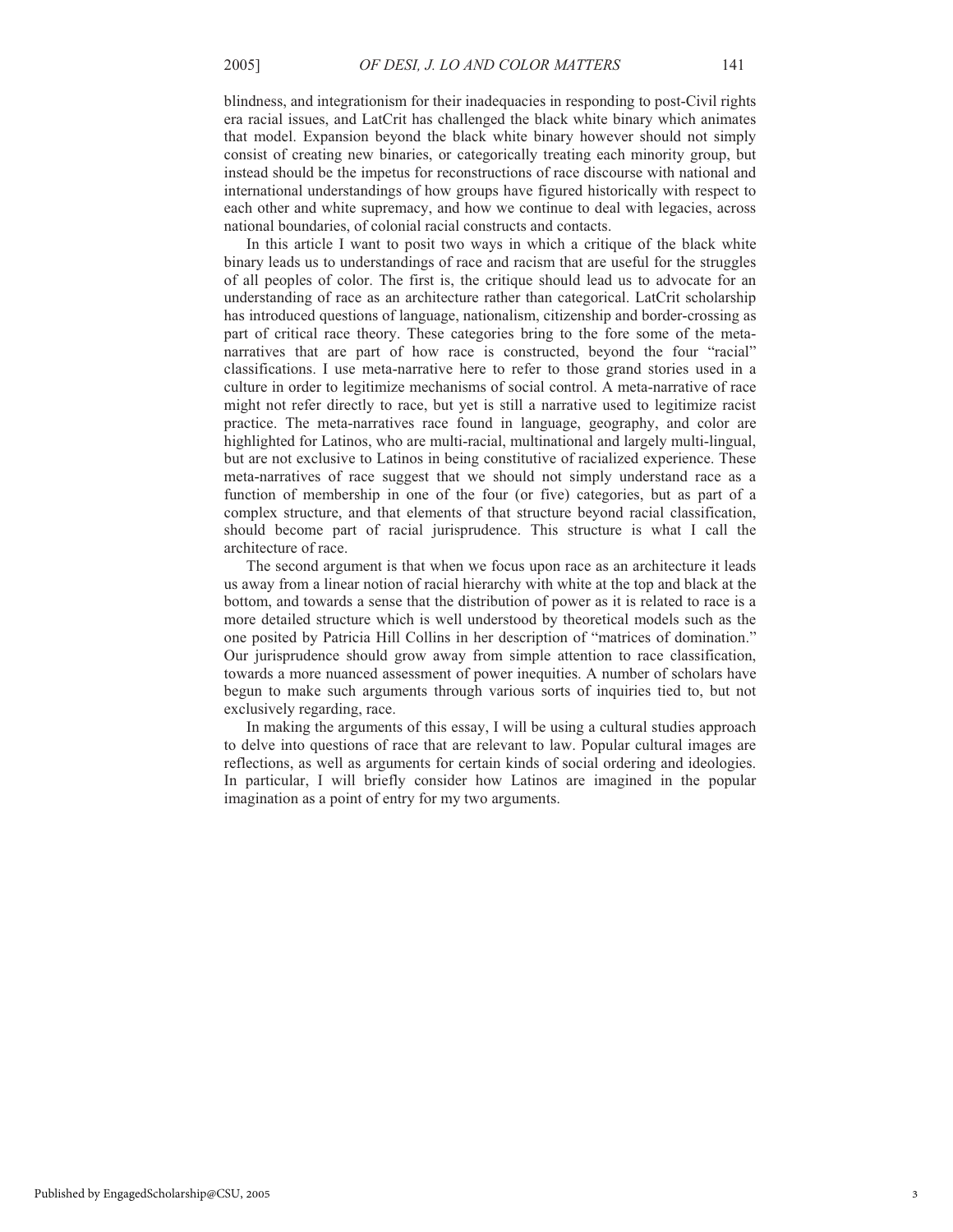## I. THE ARCHITECTURE OF RACE<sup>8</sup>

In Anibal Quijano's article "Coloniality of Power, Eurocentrism and Latin America<sup>"9</sup> he provides a theoretical lens through which to understand how current power relations are descended from colonial legacies. Quijano defines coloniality of power as "[t]hat specific basic element of the new pattern of world power that was based on the idea of 'race' and in the 'racial' social classification of world population" and whose "most significant historical implication is the emergence of a Eurocentered capitalist colonial/modern world power that is still with us."<sup>10</sup> In the coloniality of power, the European individual is the modern, rational subject, while non-Europeans remain in a state of nature, and are objects for study, domination and exploitation. The logic of coloniality of power applies both to international relations and the categorization of nations, as well as to the structuring of groups and power within a nation.

Quijano's theory is in sympathy with the work of philosopher Charles Mills as articulated in his book *The Racial Contract.*<sup>11</sup> In this work Mills argues that the last five hundred years has been shaped by "the reality of European domination and the gradual consolidation of global white supremacy,"<sup>12</sup> which he identifies as a political system. The Social Contract articulated by Enlightenment philosophers was dependent upon the Racial Contract according to Mills because the establishment of what he terms a "racial polity" which partitioned non-whites from whites, allowed for the Social Contract theorists to assert the assumption that all white men were free. The racial contract consists of a set of meta-agreements between whites to categorize non-whites in a category not fully human, but humanoid, with inferior moral and legal status to whites. The agreement, while not conspiratorial, is "real" according to Mills. He writes, "No single act literally corresponds to the drawing up and signing of a contract, there is a series of acts…which collectively can be seen...as its conceptual, juridical, and normative equivalent."<sup>13</sup> Composed of geographies and genealogies of difference, racial others to European whites were constructed during the Enlightenment, and throughout the  $19<sup>th</sup>$  century as nonrational, and outside of the social contract of the "citizen", the figure who in common law would be imagined as the reasonable person. This racial contract, according to Mills has ongoing power. Globally, bodies and nations were and are racialized in the genealogy of conquest, with whites imagined as the natural "rulers" of nation states as well as global political networks.

.

<sup>12</sup>*Id.* at 20.

 $^{13}$ *Id.* at 20 – 21.

<sup>8</sup>As a movement, LatCrit theory has centered Latino/a experience in legal thought, yet, has committed to contextualizing that experience within the larger spectrum of race and other group relationships. The philosophical premise of LatCrit is therefore sympathetic to the notion of an architecture of various kinds of social and political relationships with respect to race.

<sup>&</sup>lt;sup>9</sup>1 NEPANTLA: VIEWS FROM THE SOUTH 551 (Michael Ennis, trans., Fall 2000).

 $^{10}$ *Id.* at 552.

<sup>&</sup>lt;sup>11</sup>See generally CHARLES MILLS, THE RACIAL CONTRACT (1997).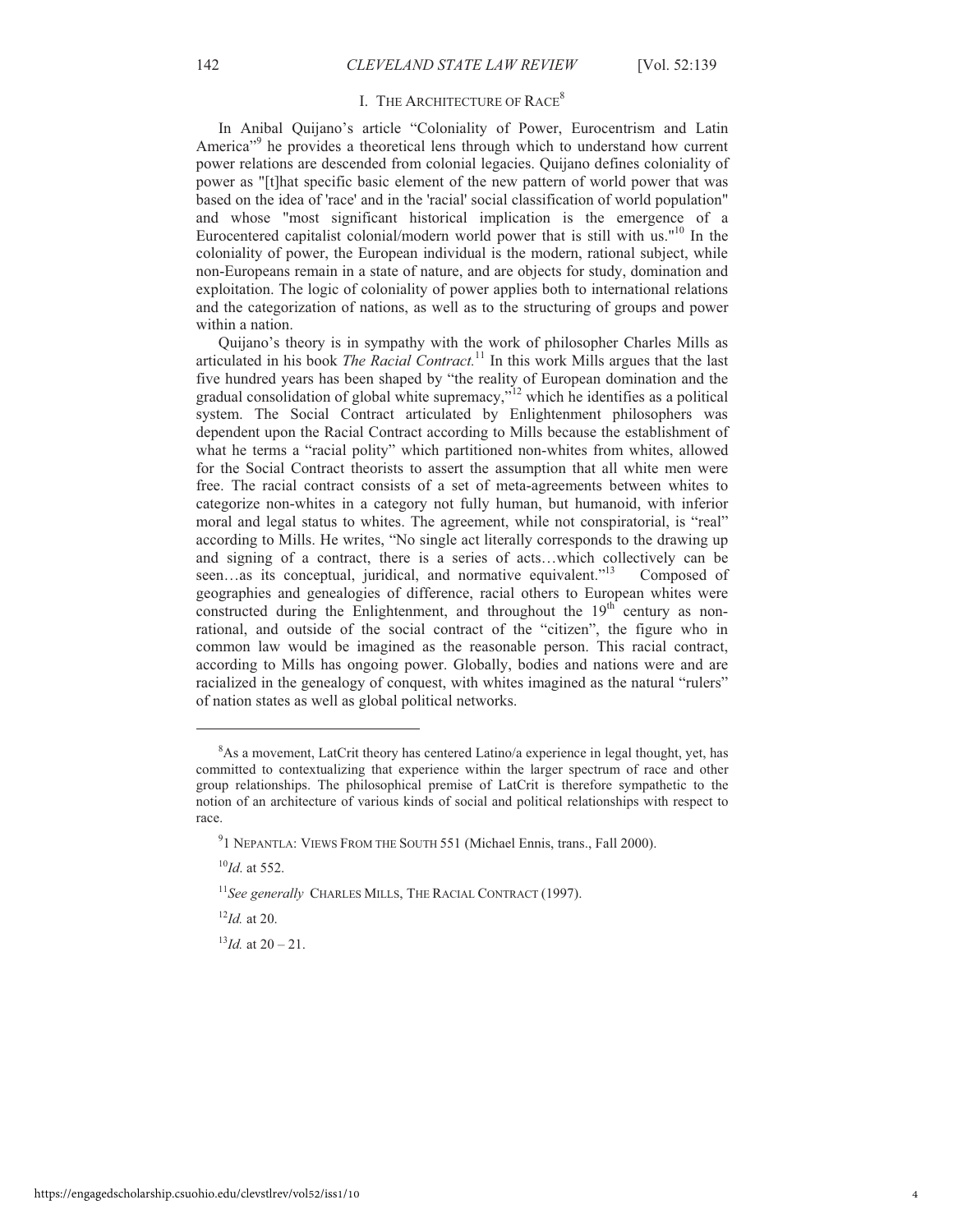As scholar Devon Carbado has noted, the black-white binary does not privilege black people, nor was it authored by black people. Rather it is the outgrowth of history and ideology.<sup>14</sup> Nineteenth century eugenicists made sense of the world in terms of a hierarchy of races with whites at the top, blacks at the bottom, and others at various positions in the middle. Eugenics, with white and black as the definitive extremes, provides one of the intellectual origins of the black white binary. And slavery, as the means of the creation of the U.S. as a world power, provided the economic and legal origin of the black-white binary, with blackness being the mark of the unfree, and post slavery Jim Crow operating as a dramatic example of the "badges of servitude."

Both Quijano and Mills understand race as part of the structure of empire, and both give us means for understanding how race is constructed within a nation, and how that national construction has a codependence with how race is constructed globally. One of the early lessons taught to any person studying race internationally is that race is constructed in different ways across the globe but the structures of power and inequality, based upon physiognomy, genealogy, economics and the history of conquest, are completely interrelated across national borders. Inquiries that lead us towards examination of this interrelatedness will enrich our understanding of how race operates as the U.S. becomes increasingly multi-cultural, multinational and multiracial.

Critical Race Theorists have used the term "intersectionality" to describe the complex reality of race, beyond simple categorization, exploring the intersections of our experiences as members of various groups (race, class, gender, etc.) at once. I choose the term architecture over intersection because while intersection implies the individual and personal experience, architecture refers to larger social arrangements and groupings. I hope this work provides useful introductory ideas about how to reconceive how we treat race legally, and how we should respond to the mistreatment of the racially oppressed.

#### II. DESI ARNAZ, COLONIALISM AND COLORISM

Desi Arnaz and his wife, Lucille Ball, hosted the most popular television show of the 1950s. I have noticed anecdotally that if you mention this fact today people will wonder at the absence of controversy with respect to this "interracial" union. That a Latino actor and his white American wife were the two stars of the number one sitcom in the United States in the 1950s, without uproar or protest, only makes sense within the historical context of the racial contract and colonialism. The fact that Desi was understood by the American public as a white colonial elite or at least as possibly white, is what made the show possible, despite the fact that Cuba was conceived of as a colored nation.

Desi Arnaz's autobiography offers a complex personal genealogy of a colonial elite. He describes the appointment of his great grandfather to the mayorship of Santiago by the Queen of Spain, and a family full of numerous elected officials, doctors, judges and the like. He describes himself ethnically as "French, Irish,

<sup>14</sup>Devon Carbado, *Race to the Bottom*, 49 UCLA L. Rev. 1283 (2002).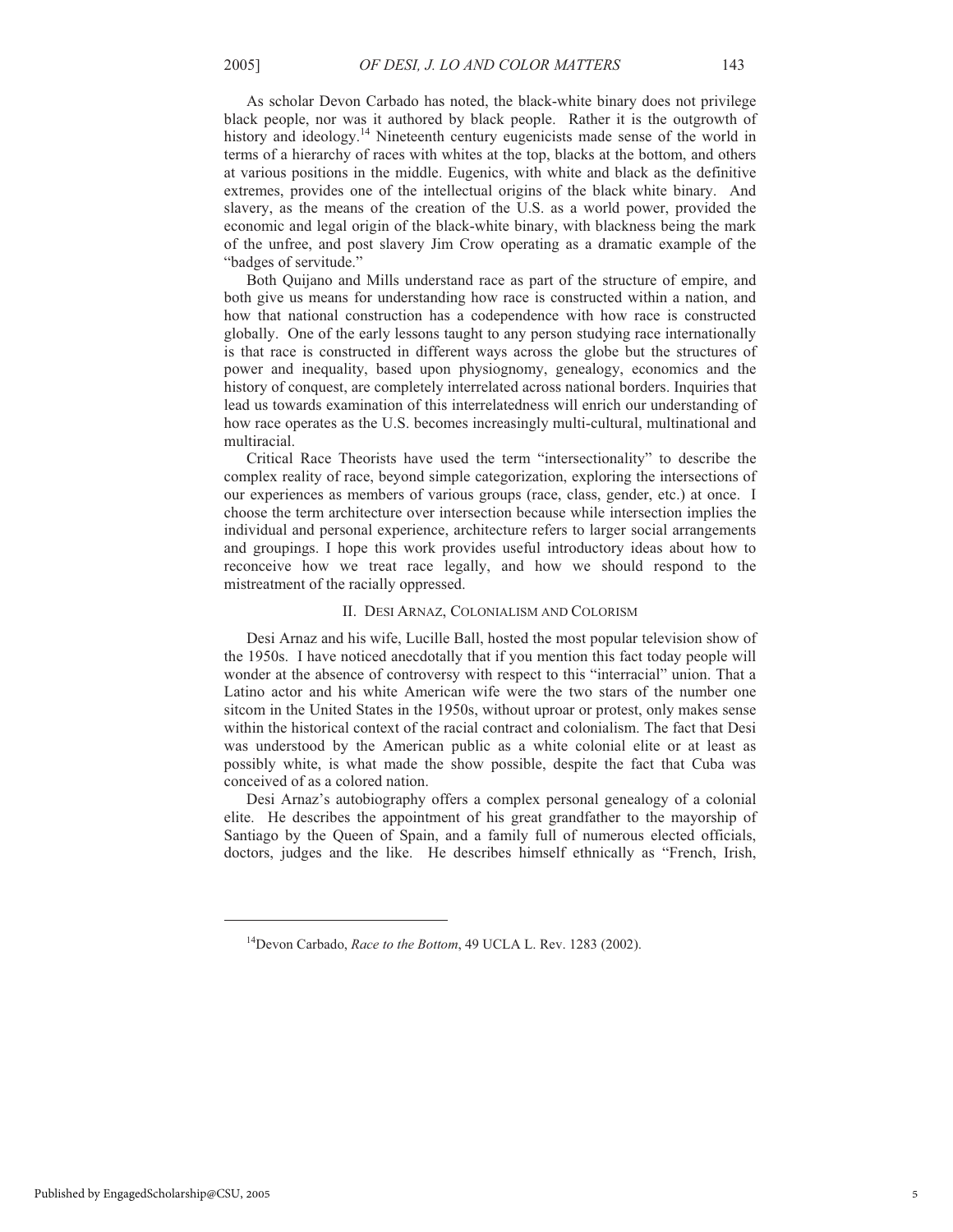Spanish and a little Cuban"<sup>15</sup> whereas Lucy is French Irish and German. He constructs himself as "white" in Cuba through his reference to black difference.<sup>16</sup> He speaks of what the blacks did, where they lived, their fealty to his family, his father's noblesse oblige to them, and his early sexual experiences with black and mulata girls. Quijano describes the post-colonial independence of many Latin American nations like Cuba as "independent states of colonial societies." Although they achieved independence from Spain, the minority European ruling class depended upon the colonial racial ideologies in order to continue the economic exploitation of black, Indian and Mestizo people. He argues this impeded the development of the modern nation state because such development would have been dependent upon a democratization that the ruling class was not willing to allow to develop alongside people of color.

The racial hierarchy of pre-revolutionary Cuba created in Desi Arnaz a man who could beautifully sing a praise song to a Yoruba deity, Babalu, and yet marry a white American woman without controversy. He was a white male of the ruling class in a colored nation.<sup>17</sup> The coloniality of power of pre-revolutionary (and some would argue post-revolutionary) Cuba, combined with United States racial politics creates interesting realities. In a 2000 New York Times article by Mirta Ojito she depicts the distinctive experiences of two men who immigrated to Miami from Cuba, one whiteskinned and one black-skinned, and the manner in which their phenotypes determined their experiences here.<sup>18</sup> She describes the lingering racism that had been experienced by the black man in post revolutionary Cuba, despite its dramatic advances towards racial equality, and the virulent racism he experiences at the hands of conservative white Cubans in Miami. In contrast, speaking of Achmed, the white Cuban man, she writes "[W]hen he thinks about race, which is not very often, it is in terms learned from other white Cubans: American blacks, he now believes, are to be avoided because they are delinquent and dangerous and resentful of whites. The only blacks he trusts, he says, are those he knows from Cuba."

Joel, the black Cuban, in contrast describes how being in the United States actually gave him a language to describe the racism he experienced in Cuba, and a sense of his own "rights" even as the racism he experiences here in the United States within and without his nationality is far more aggressive. Achmed says, "['I]t's not that I'm racist…but even in Cuba, I had a vague sense blacks were different. That becomes more real here. In Cuba, everybody's the same, because everybody's poor.

<sup>18</sup>Mirta Ojito, *Best of Friends: Worlds Apart,* N.Y.TIMES, June 5, 2000 at A.

<sup>&</sup>lt;sup>15</sup>It does not seem that Arnaz is using little in the way Dominican writer Julia Alvarez describes a "little color behind the ears" as a subtle reference to African Ancestry amongst Dominican elites. Rather he seems to be making a cultural reference here to Latin American reference to "what about your grandmother" to suggest the lack of racial purity, and African roots, is refuted in Arnaz's narrative because he provides such a complete genealogy.

<sup>&</sup>lt;sup>16</sup>Many scholars have noted how whiteness has been constructed in opposition to blackness, or that race gets its meaning through membership versus difference.

<sup>&</sup>lt;sup>17</sup>Certain segments of the Miami Cuban community balk at the use of the term white to describe White Americans, preferring the term Anglo to demonstrate awareness that Anglos aren't the only whites.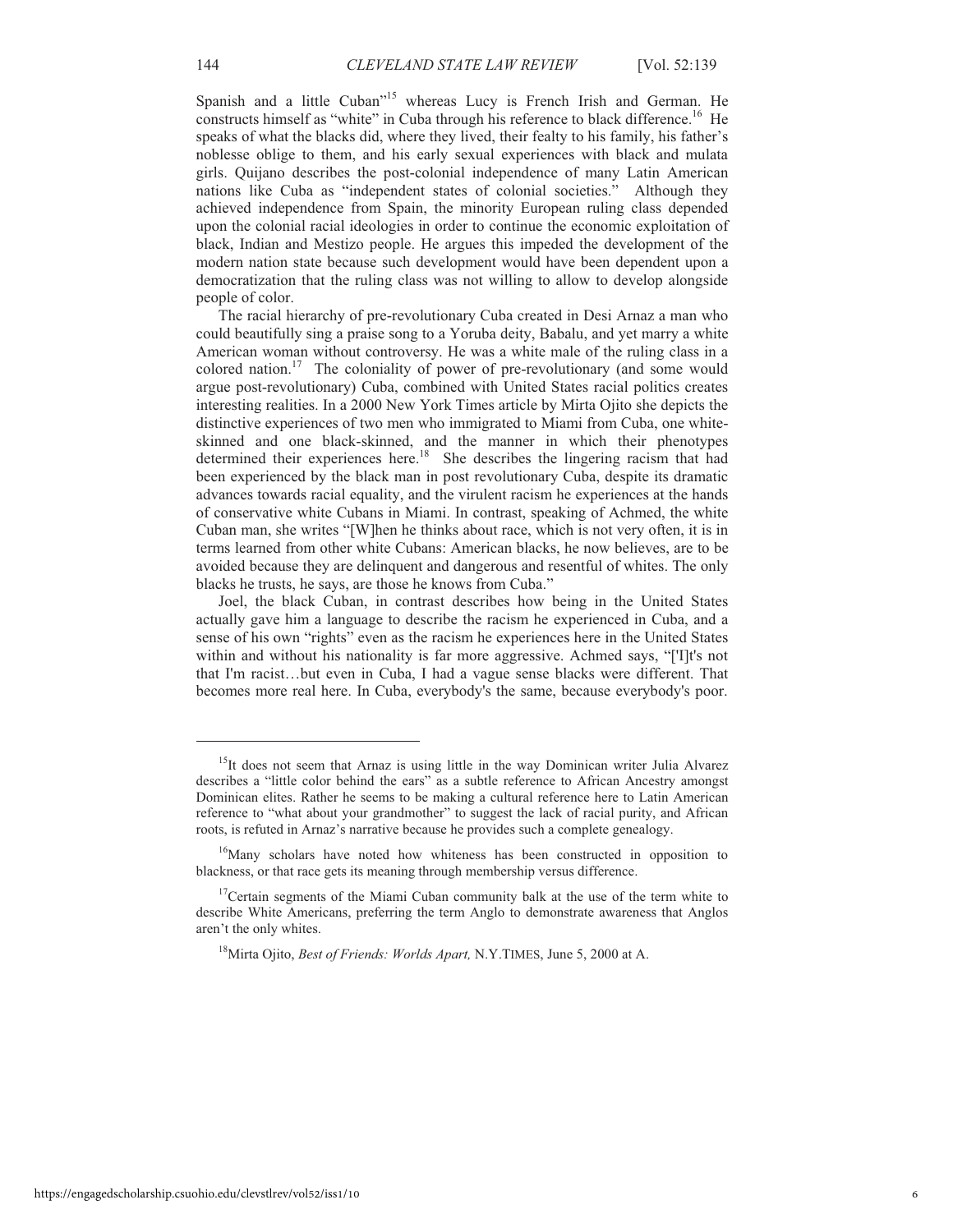.

Not so here.'' As though to suggest the free market allows natural racial differences to emerge, an argument consistent with racial contract ideology.

The article treats Joel's integration into the black American community and alienation from the largely white-skinned Miami Cuban community. The poignancy of reading about Joel's experience is heightened for the reader when one considers how exceptional it is to see a media treatment of a Latino with noticeable African ancestry. Black Latinos are obscured in our culture, and we are very rarely asked to consider the specificity of their racialized experiences.<sup>19</sup> The failure in general to attend to the diverse experiences of peoples of African ancestry props up the black white binary by dissolving all people of African ancestry into black American categorization, even as they may not identify racially as Black.<sup>20</sup> Black Latinos are virtually invisible in the pop cultural construction of Latinos. Notice also, in the careers of late actor Merlin Santana, and Miguel A Nunez Jr., two brown skinned and kinky haired Dominican men, and the Cuban and Puerto Rican actress Irene Cara, they have rarely played Latino characters.

However, this exclusion of Latinos with clear African ancestry from the public image of Latinos is not merely a function of the racial constructs of the United States. Colorism exists throughout Latin America and is reflected in Spanish language media, through standards of beauty and images of what a Latina looks like.<sup>21</sup> Carlos Flores observes that, It is rare to see Latinos of African descent on Spanish-speaking television or in movies. It is equally rare to see them advertising products in national Latino magazines. For a long time, Spanish-speaking television has portrayed Latinos of African descent and indigenous people as uneducated, lazy, sex driven, violent, sloppy, and untrustworthy. It is even more troubling to see the

<sup>20</sup>There is virtually no other nation in which the term "black" has as broad a racial definition as it does in the United States. In most nations, "black" is a term designated for the purely African, and other terms denoting racial admixture are used for others.

 $21$ Colorism is a term referring to bias or prejudice on the basis of relative lightness or darkness of skin color, generally suggesting a preference for, and privilege accorded to, lighter complexions.

<sup>&</sup>lt;sup>19</sup>Jennifer Hothschild notes that, "White Hispanic men earn more than black or darkskinned Hispanic men; white Hispanic with little education or labor market experience succeed more in the job market than similarly situated black Hispanics." These results held even with standard social and economic controls … Census data from 1970 and 1980 show that black Hispanics are much more residentially separated from Anglos than are white Hispanics in all of the ten metropolitan areas studied. Black Hispanics are, conversely, much more residentially integrated with African Americans than are white Hispanics. White and black Hispanics are also residentially separated from one another. White Hispanics are just as likely to live near Anglos as near black Hispanics, black Hispanics are more likely to live near U.S. blacks than near white Hispanics. When Hispanics are divided into three groups rather than two (with a self-titled "Spanish race" occupying the space between white and black), levels of separation for the newly added group fit in between the other two just as the skin color continuum would predict. Finally, the pattern of skin color hierarchy just described holds even with controls; as we have seen in the case of African Americans, skin color is not merely a stand-in for social class but rather generates a directly discriminatory response on its own." Jennifer Hotschild From Nominal to Ordinal: Reconceiveing Racial and Ethnic Inequalities in the United States Paper Conference on "The Politics of Democratic Inclusion" Notre Dame University 2002.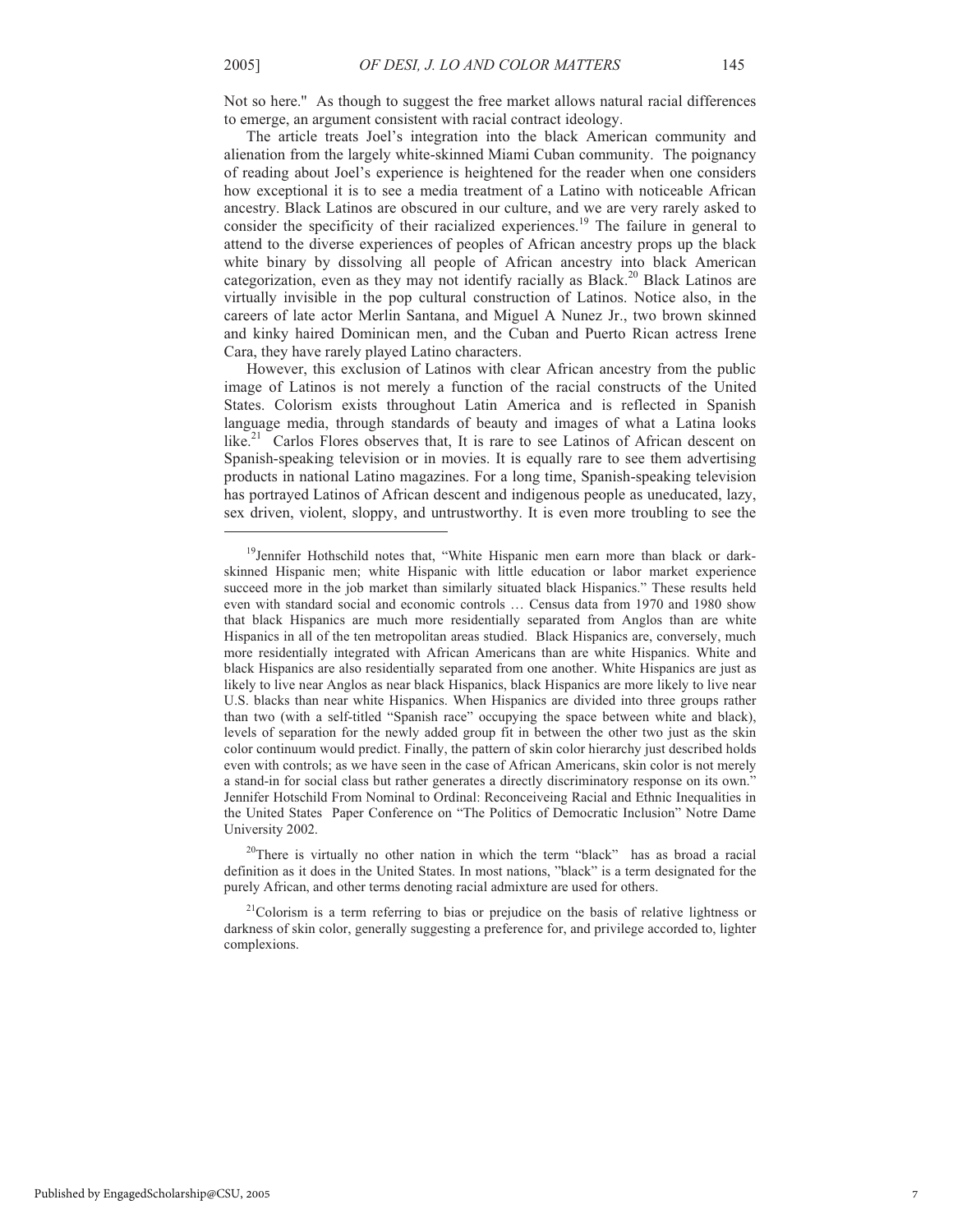Latino creating a perception that all Latinos look like Ricky Martin, Julio Iglesias, and Gloria Estefan. This Eurocentric model is evident whenever you tune to Spanish television programming. The actors, reporters, and talk show hosts are all basically blond and blue-eyed.<sup>22</sup> The history which fuels the structure of depictions of Latinos in Latin America and in the United States is of a shared logic. While nations have been treated as "colored" people within those nations have experienced hierarchies of color and ethnicity, both connected to the history of conquest.<sup>23</sup> This is not to say that white skinned Latinos do not face discrimination when they come to the United States. Rather, it indicates that we should be aware that there may be some diversity in the experience of racialization amongst different categories or subcategories of Latinos.

Reportedly, when Desi Arnaz and Lucille Ball had the final argument before their final break up, she hurled racial slurs at him saying, "I got enough on you to hang you. By the time I get through with you you'll be broke as when you got here. You goddamn spic…you…wetback."<sup>24</sup> This name calling apparently didn't phase him, unsurprising given his identity in Cuba and the role he occupied in the United States. He wittily responded to her verbal assault by reflecting, "That would be something for a Cuban to be. The Straits of Florida are quite a bit wider than the Rio Grande."<sup>25</sup>

Desi's experience demonstrates how a person might have a privileged (white) body within the racial contract even as the nation from which that person emerges may suffer from all of the residues of colonialism and neo-colonialism, and moreover itself might be racialized in comparison with European nations and the United States. Lucy's invectives indicate that perhaps Desi's nationality, which *was* racially othered, put his whiteness in a precarious place.<sup>26</sup>

The Ojito article raises questions about the role of color and its relationship to race. Joel and Achmed are both Cuban, but Joel is classified as black and Achmed as white (perhaps) according to our dependence upon color as the primary although

 $^{24}$ Desi Arnaz, A BOOK 316 (Buccaneer Books 1976).

<sup>25</sup> *Id.* at 317.

.

<sup>26</sup>Some critics have suggested that Desi's popularity was due in part to his struggles with English, that white viewers identified his struggles with those of their parents and grandparents from the old countries of Europe. The history of the assimilation of European immigrants into whiteness is also a story of linguistic assimilation which is a precondition of "becoming white." Interestingly, given that groups are identified generally either with whites or blacks in their integration into US culture, as critical race theorist Angelo Ancheta has argued, one often finds language to be a marker of how the group is perceived, with black English being a mark of otherness. This is particularly noteworthy in the rap music that comes from various peoples of color.

<sup>&</sup>lt;sup>22</sup>Carlos Flores, RACE DISCRIMINATION WITHIN THE LATINO COMMUNITY DIÁLOGO, Winter Spring 2001 5*.*

 $^{23}$ Delgado writes, "anglocentric norms of beauty divide the latino and black communities, enabling those who most closely conform to white standards to gain jobs and social acceptance, and sometimes to look down on their darker-skinned brothers and sisters. Boxchecking also enables those of white or near-white appearance to benefit from affirmative action without suffering the worst forms of social stigma and exclusion. Delgado, *supra* note 6, at 296.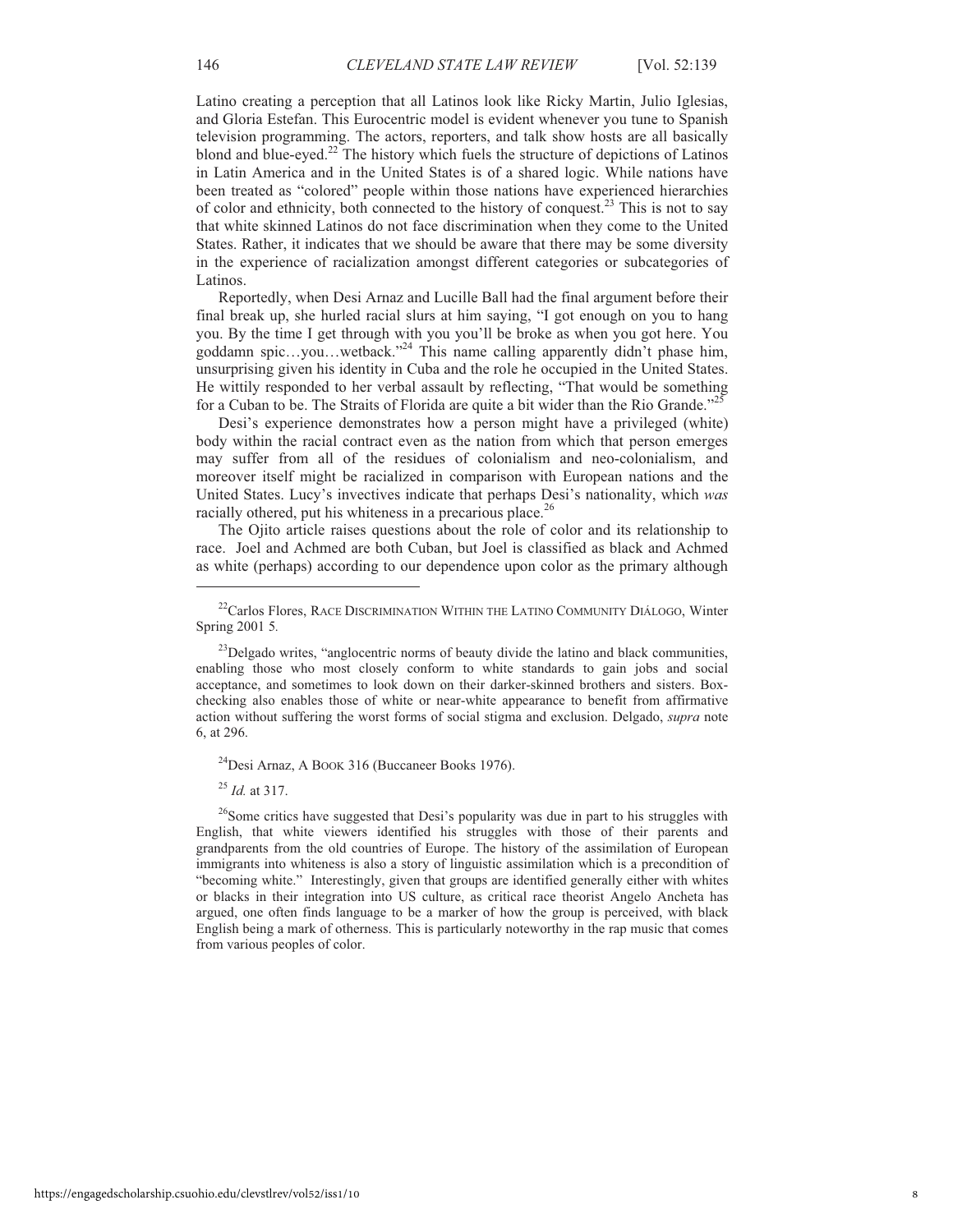not nearly sole criterion for racial categorization. Color, like language and nationality, is one of the metanarratives of race. Colorism is intertwined with racism, although it is a distinct bias. Trina Jones, in her article *Shades of Brown: The Law of*  Skin Color,<sup>27</sup> argues that colorism should be a legally cognizable category of discrimination. Jones finds bases for making color claims under 42 U.S.C. 1981 of the Civil Rights Act of 1866, and discusses cases in which Title VII of the Civil Rights Act of 1964 has been found to provide a remedy for interracial color discrimination.<sup>28</sup> Hence, she argues that there is a possibility that interracial colorism might be legally cognizable as well. Jones notes that "sociologists have found that even when researchers control for socioeconomic background, lighter-skinned Blacks fare better educationally and occupationally."<sup>29</sup> Therefore, interracial colorism has serious material consequences and impact. Jones's colorism argument is connected to the LatCrit critique of the black white binary precisely because race operates in Latin America in a fashion distinct from the way it does in the United States. For example, the 2000 census marked the first time in more than thirty years that Puerto Ricans living on the island were asked to identify themselves racially. The results were that almost 81% classified themselves as white. This means that, according to self-designation, Puerto Rico is "whiter" than the United States, where about  $75\%$  of the population identifies itself as white,<sup>30</sup> even as Puerto Rico is not viewed as a "white" nation.<sup>31</sup> While black Americans arguably have as much color diversity as many Latino groups, the role of color as opposed to race is relatively submerged due to the history of the one-drop rule.<sup>32</sup> Just as colorism exists amongst

.

 $30$ It is important to note here that for many the self-designation as white (as it has been argued) simply refers to lighter coloring, or that there is the perception that a self designation as white might provide some future benefits individually or collectively. Finally, it is especially important to recall that such racial designation doesn't necessarily have the emotional importance for Puerto Ricans as it does in the United States.

<sup>31</sup>Miriam Jiménez Román explains one of the tensions between Nuyoricans and Island Puerto Ricans as emerging from the sort of race consciousness developed by those born and raised in the United States. She writes, "certainly among the most disturbing of those influences for the island Puerto Ricans has been the Nuyorican apparent obsession with race and racism and, most particularly, their identification with African-Americans. This rejection of Nuyoricans and their ideas about race cannot simply be attributed to an affirmation of Puerto Rican nationalism as against the colonizing metropole. This reluctance to engage racism as anything other than an imported "Gringo" problem is consistent with the exceptionalist posture typical throughout Latin America, where the myth of racial democracy has continued to dominate national discourse despite well-documented evidence to the contrary." Miriam Jiménez Román, *Allá y Acá: Locating Puerto Ricans in the Diaspora(s)* DIALOGO, Winter Spring 2001.

 $32$ The one-drop rule was a general term to define the U.S. policy of considering a person African American (then Colored or Negro) if he or she had any known African ancestry. While racial designation was a matter of state law, and in various states at various times there were a range of levels of admixture that defined someone as black, most states came to adopt the one-drop rule in the early twentieth century.

<sup>27</sup>Trina Jones, *Shades of Brown: The Law of Skin Color*, 49 DUKE L. J. 1487 (2000).

<sup>28</sup>*Id.* at 1544.

<sup>29</sup>*Id.* at 1512.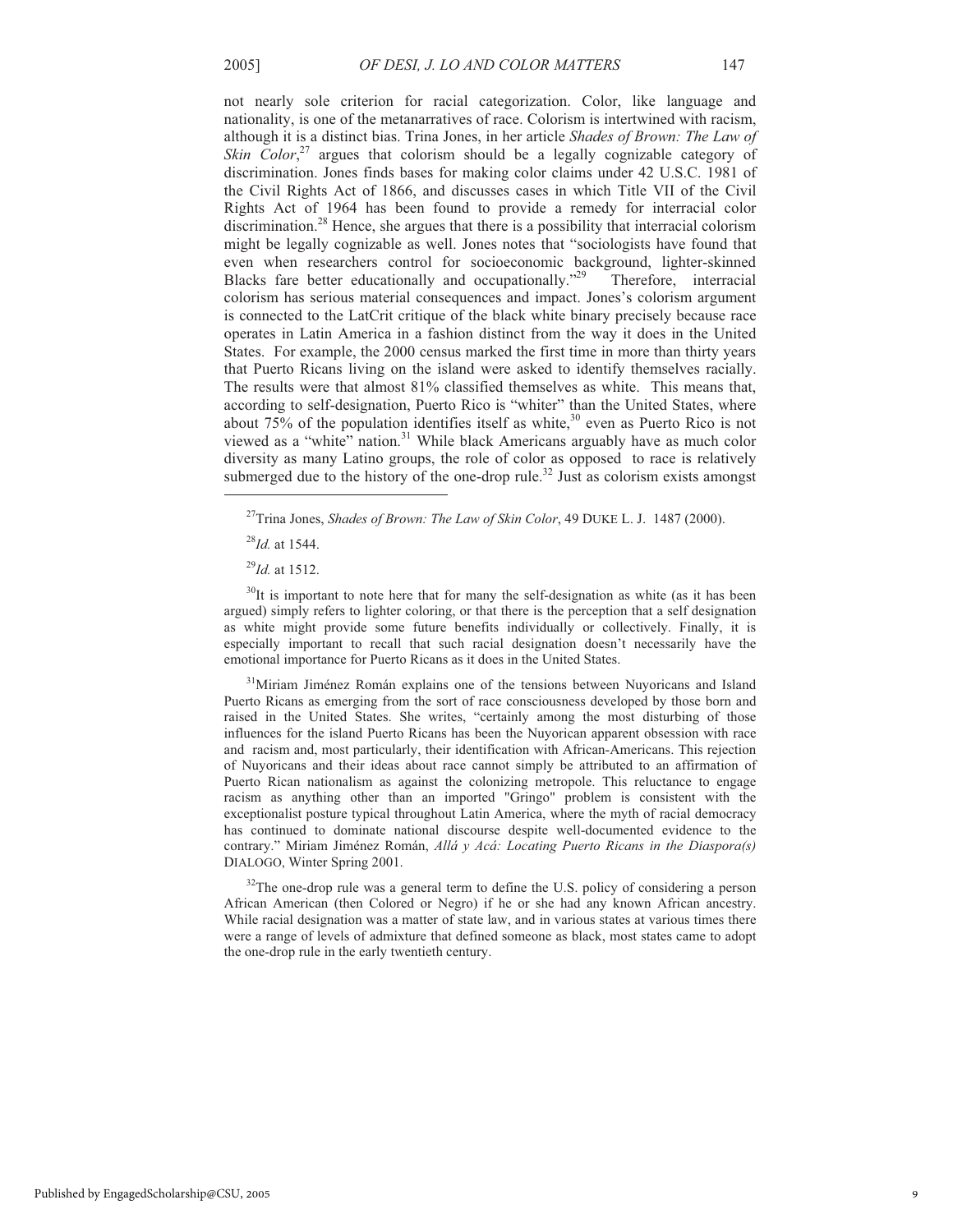African Americans, and preferential treatment is often afforded by whites to black of lighter complexion, colorism exists in many countries of Latin America, and people may bring that colorism with them when immigrating to the United States, a nation which reinforces or introduces greater colorism. More importantly, for this argument, color may matter to Latinos, even if racial categorization doesn't have great significance, and even if the primary identification is with an ethnicity or nationality rather than a race, or if the ethnicity is in fact a proxy or metanarrative of race itself as frequently is the case for Latin Americans living in the United States. Hence, "Mexican" bears the weight of a minority racial category in our culture, even as there are "white" Mexicans who may be privileged as a result of their white complexions.

Much ado has been made about Latinos displacing African Americans as the largest minority group in the United States. However, some critics have argued that whether or not this is true depends upon whether you count black Latinos amongst black people and not simply as Latinos. As a group they are under acknowledged in Latino imagery. They are also not acknowledged in the numeric accounting of black people. Whether they should be counted as "black" for the purpose of counting social groupings is a difficult question to answer, but the dilemma makes it clear that racial categorization alone is not enough to understand racialization.

Just as ethnicity is distinct from race, color is as well, and both distinctions are infused in the complicated attempt at racial classification of Latinos in the United States. The United States government understands that Hispanic is not a race, but it is often treated as such. The United States District Court acknowledged as much in *United States v. Ortiz,* essentially coming to the conclusion that hispanicity was a matter of identity rather than biology or phenotype.<sup>33</sup> Hence, we have the census categories, white not Hispanic, black not Hispanic, indicating that one might be white or black and Hispanic, although implicity putting the designation within racial categorization because it is amongst black, white, Native American, and Asian. This is done presumably because Latinos face racism and are constructed racially, even if the designation Hispanic or Latino is not a racial one. This is not simply because the term Latino often operates in the United States imagination as a proxy for Mestizo, but also because of the histories of colonialism, and coloniality of power as experienced by the majority of people of Latin America. Nationality has much to do with the way hispanicity is racialized, but language, and other elements are significant as well. Is a black skinned Latino like Joel racially black? We know that race is a social construct, and that even as being Latino is not a racial membership technically, we know the otherness in the construction of Latinos is a function of racialization, so perhaps he is, culturally speaking, racially Latino. Might the racism he experiences be a function of either color, or language or national origin? If we say, for our purposes as legal thinkers, that he is black, whereas Achmed is not, are not we confusing race with phenotype. In countries where the one-drop rule did not exist, the genealogy for "whites" is often not purely European. So potentially two people with the same racial make up could be classified as members of different racial groups because of ethnicity. Imagine that Achmed is 1/16th African

<sup>33</sup>897 F.Supp. 199, 203 (E.D. Pa. 1995); *See also* 49 C.F.R. § 26.5 (2004) (stating the federal government of the United States defines Hispanic as the people of Mexican, Puerto Rican, Cuban, Central or South American or other Spanish culture or origin, regardless of race).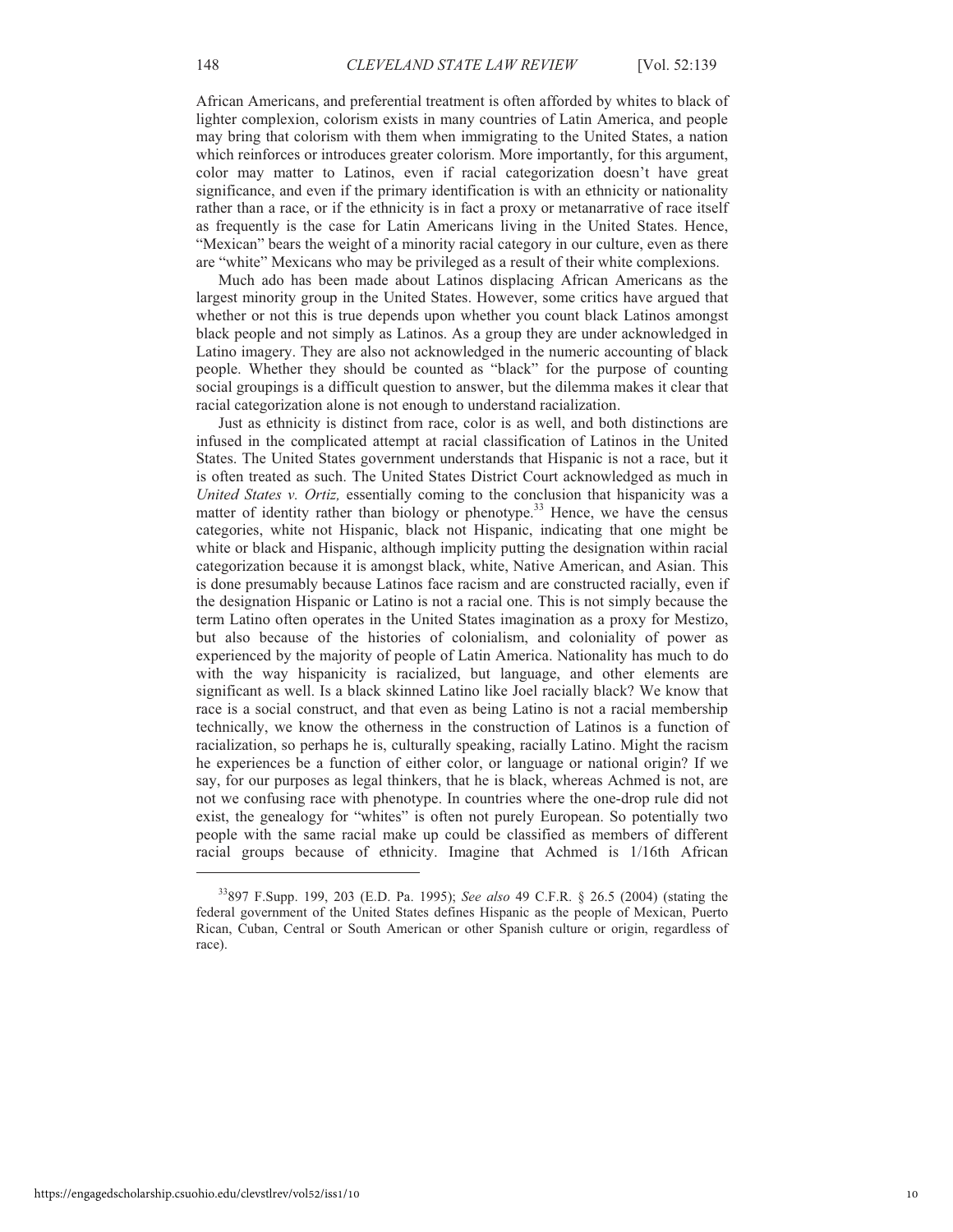genealogically, as is an African American woman named Tia. But in the United States, Achmed is identified racially as white, while Tia is identified racially as black. I venture to say that this distinct designation is not necessarily inaccurate because, as we know, race is socially constructed. Notwithstanding identical genealogy, their relationships to the architecture of race in the countries of their origins, and in the current cultural landscape, are what create their racial identities.

Thinking along these lines we might easily get ourselves caught in a mess of designation and definitions that shows the inanity of race, and we might be encouraged to give up by simply committing to the existing categories and fudging everyone into one of those categories. However, the critical work that has been done on colorism pushes us to add further sophistication to how we think of race. Harvard professor of Government, Jennifer Hothschild, has done research on color, and has shown how within every "racial" group in the United States, one finds lighter skin privilege. Hothschild's work supports Trina Jones argument to include color as an unacceptable basis for discrimination for the purposes of Civil Rights Law. Hothschild proposes that we think of race and ethnicity in the United States according to three principles, skin color, identity and stigmatization along traditional categories. She writes, 1) skin color is closely linked with conventionally defined success both across and within nominal racial/ethnic groups with exceptions for individuals and perhaps even small or unusual nationalities; 2) racial or ethnic identity and commitment to that identity do not necessarily follow the skin color hierarchy; and 3) stigmatization and discrimination continue to operate at the level of traditional nominal categories. $34$  Color is simply one of a number of factors in the architecture of race that matters alongside what is technically defined as race. Seeing the role color plays for Latinos both in Latin America and the United States supports this observation.

The lightness of Jennifer Lopez's body perhaps affords her greater professional access. Lopez often plays white characters in a sort of reversal of earlier times when white actors often played Latinos (Al Pacino, Natalie Wood, Janet Leigh.) The contemporary image of Lopez and a handful of others who smoothly cross racial borders is a dangerous obfuscation, a descendant of Desi's unproblematized entry into United States popular culture. If we treat "Latino" as a cultural group, which is proxy for race, in the way we treat race legally and rhetorically in our culture, then the creation of the image of Lopez tricks the audience out of knowing the racism experienced by Puerto Ricans as a group and individually. Her public image is a poor representative of Latina racial experience. Jennifer Lopez has acted white in more films than she has as Latina. In *Out of Sight,* one scene stands out in which she is fighting off a dark skinned Central American Latino who is presented as both a bumbling idiot and evil. Her lighter body, with greater moral and aesthetic integrity in the logic of the film, is contrasted against his.

*Maid in Manhattan* presents a quite romantic image of the experience of a Latina domestic who becomes sexually involved with a powerful white man, to be contrasted to that in the film *Bread and Roses*. *Bread and Roses* is director Ken Loach's feature about a young Mexican immigrant woman who becomes part of the movement to unionize the largely Mexican female population of janitors in

<sup>34</sup>Hothschild, *supra* note 19.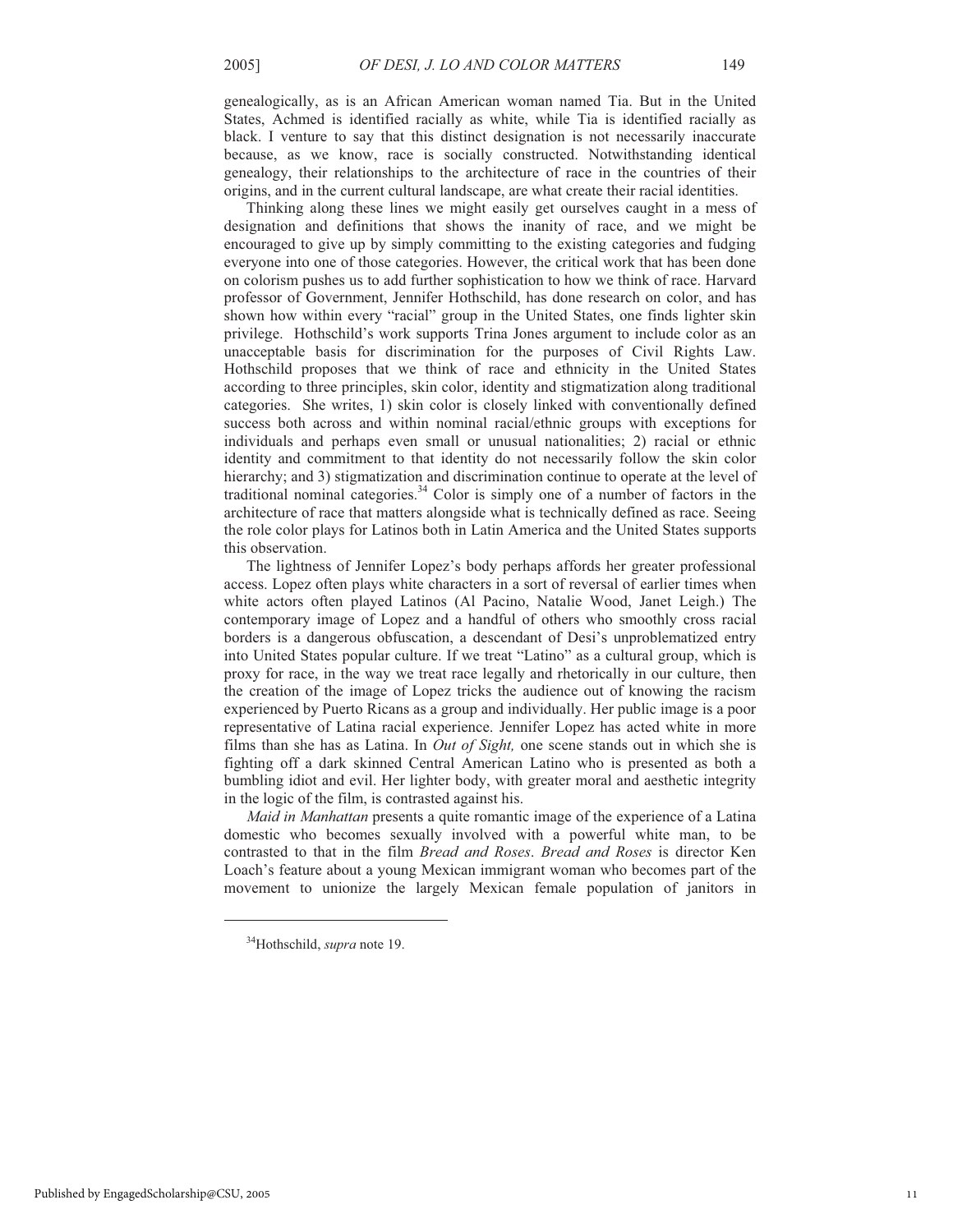downtown Los Angeles. The central character, and her sister, are sexually vulnerable and threatened by men who have economic power over them. Her sister's spirit is broken by the sexual exploitation she experiences. In contrast *Maid in Manhattan* is a Cinderella story, an unproblematic encounter with a upper class Republican senatorial candidate, who describes her as "Mediterranean looking."

Lopez has a distinct level of access for a Latina actress, but her image<sup>35</sup> fails to bring to the table a discourse about Puerto Rico, and in particular the manner in which as a semi-colony it experiences the wounds of racism. The mid-twentieth century history of white actresses playing Latina characters offers clues as to how racism is implicated in the Hollywood project. While those films offered a pretense of struggling against prejudice and exclusion through their characters, they do so in reality only because there has been an imagined failure of assessment on the part of anybody who discriminates against these women. The message is, these are really white people not racial others, therefore, they should not be excluded. Hence, the audience is not forced to confront its racism either in the physiognomic imagination; nor in the reality of the actors behind the film. In the contemporary landscape we are encouraged to be inclusive, not because of an anti-racist impulse, but because we are told "look she really is (almost) white."<sup>36</sup> Chicana feminist writer, Cherrie Moraga, has written, "U.S. Latinos represent the whole spectrum of color and class and political position, including those who firmly believe they can integrate into the mainstream of North American life. The more European the heritage and the higher the class status, the more closely Latinos identify with the powers that be. They vote Republican. They stand under the U.S. flag and applaud George Bush for bringing "peace" to Nicaragua. They hope one day he'll do the same for Cuba so they can return to their patria and live a "North American style" consumer life. Because they know in the United States they will never have it all. They will always remain "spics," "greasers," "beaners" and "foreigners" in Anglo-America. <sup>37</sup>

Not only then are we not seeing the reality of colorism experienced by many Latinos, but moreover the entrée afforded by lighter color, often obscures the other metanarratives of racism experienced by Latinos, even those who are white-skinned, as suggested by Cherrie Moraga's critique. Hence my argument about color is twofold. One is that color matters, and that it should become part of our jurisprudence of race, but two color, like racial category, is insufficient on its own. It is posed here as an example. One that is compelling because it becomes so tricky as more people of more colors from different places are together in one nation, but of course language, citizenship, and geographies all contain metanarratives of race. Failure to acknowledge metanarratives of race leads us to failing to respond to numerous sites of racism. Jones describes the distinction between color and racism, and the dangers

 $35I$  am careful here to distinguish the image from the individual. Celebrities are "corporate" creations, in both senses of the word, group and commodity. Lopez's image is not equivalent to her identity and in fact might be oppositional to it.

<sup>&</sup>lt;sup>36</sup>There is also the traditionally racist depiction of Latinas in film. The contrast between the two images creates a division, the good (read: assimilable and white skinned) Latina, and the bad (read: stereotypical racial other) Latina.

<sup>37</sup>Cherrie Moraga, *Art in America Con Acento,* LATINA WOMEN'<sup>S</sup> VOICES FROM THE BORDERLANDS 214 (New York, Simon and Schuster, 1995).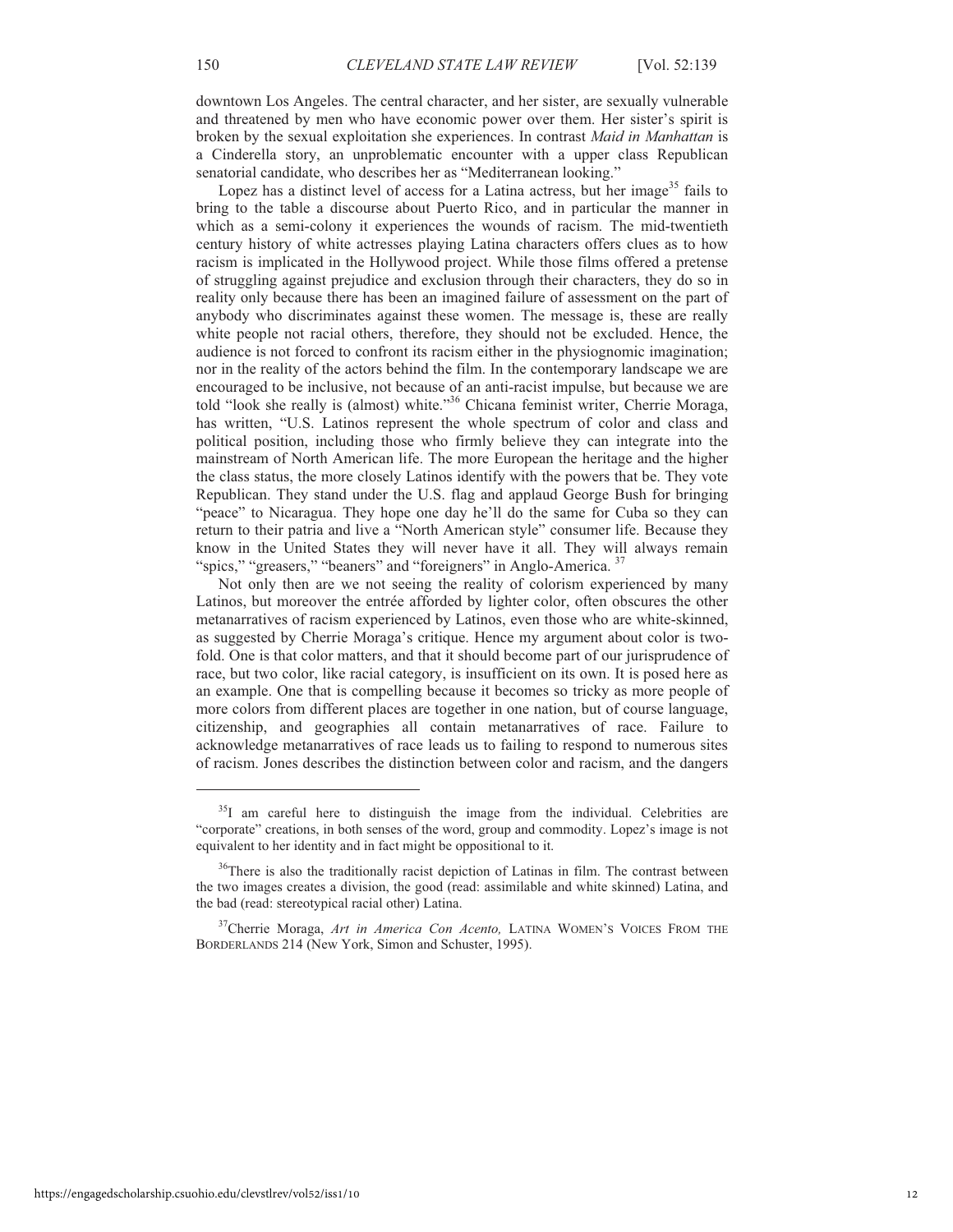of simply absorbing colorism into racism by saying, "The danger is that if courts focus solely on race, they may overlook discrimination based on skin color because it may be difficult to believe that a person who hires Blacks will engage in discrimination against other Blacks, or that a person who is Black would discriminate against another Black person. If however, courts understand colorism, then they are more likely to perceive the intricate ways in which people discriminate even within racial categories."<sup>38</sup> Linguistic or cultural bases for racism against Latinos may manifest in a variety of ways, and may be impacted by color, or nationality, both in inter and intra-racial instances of discrimination. When one adds to that the varieties of groups within different "categories" of people of color, the number of potential failures in recognizing racism grows exponentially. However, categorical additions are not the sophisticated response, rather, considering the political architecture that surrounds groups and identities is necessary.

The value of looking to Latino experience to consider how color and race interact is matched by the value of looking at language. Moreover, the specific experiences of Latinos assist us in understanding how these issues are relevant for the racialization of all peoples of color. In the case of language as a meta-narrative of race, it is not simply whether one speaks English or Spanish or Creole, that is racialized but also whether one speaks Black English or Tejano Spanglish, Nuyoricanese, or Jamaican Patois. Power inequities exists not simply between languages with armies and navies, but between those without either.<sup>39</sup>

## III. THE MATRIX

The overarching matrix of domination houses multiple groups, each with varying experiences with penalty and privilege that produce corresponding partial perspectives, situated knowledges, and, for clearly subordinated groups, subjugated knowledges. No one group has a clear angle of vision. No one group possesses the theory or methodology that allows it to discover the absolute truth or, worse yet, proclaim its theories or methodologies as the universal norm evaluating other groups experiences.  $40$ 

The discourse of multiculturalism which is generally speaking, about multiple categories, rather than the structural relationships between and within categories, fails us in that it disregards a history where color castes, half castes, racial castes, and

.

<sup>40</sup>Patricia Hill Collins, BLACK FEMINIST THOUGHT : KNOWLEDGE, CONSCIOUSNESS AND THE POLITICS OF EMPOWERMENT 237 (Boston: Unwin Hyman 1990).

<sup>38</sup>Jones, *supra* note 27.

<sup>&</sup>lt;sup>39</sup>Noam Chomsky said, "a language is a dialect with an army and a navy." Gloria Anzaldua writes, "Chicano Spanish is as diverse linguistically as it is regionally…if you really want to hurt me, talk badly about my language. Ethnic identity is twin skin to linguistic identity- I am my language. Until I can take pride in my language, I cannot take pride in myself. Until I can accept as legitimate Chicano Texas Spanish, Tex-Mex, and all the other languages I speak. I cannot accept the legitimacy of myself." (Her observation ties into the experience of those teachers who recognized Ebonics as a language being assaulted by blacks and whites alike for seeing the legitimacy of black English as Language.).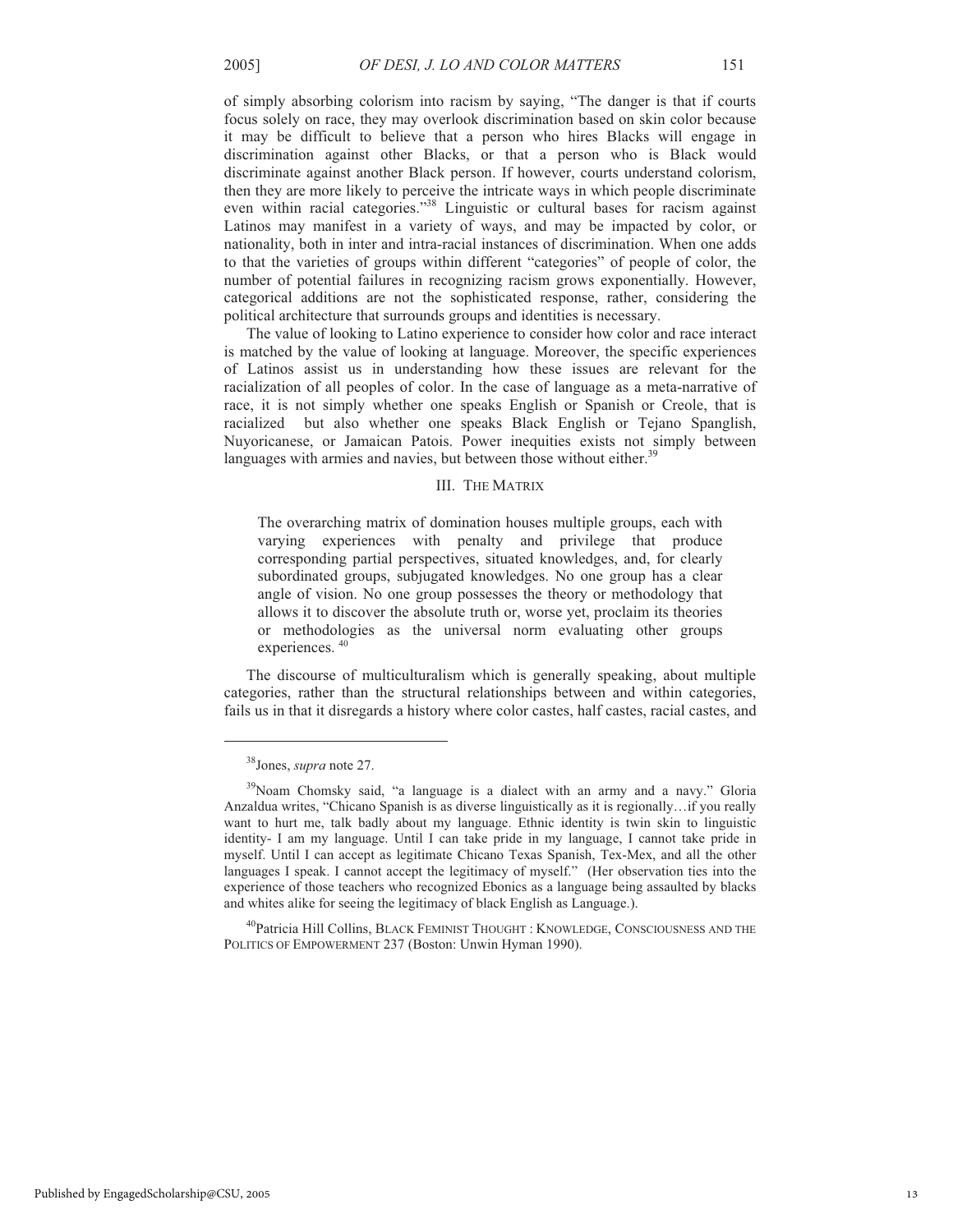national power, language and more all were and are tied to the ordering of the world. That said, even if you accept the argument that we should attend to race as an architecture, rather than as a list of categories, the challenge still exists as to how to do so in a matter that has legal coherence. One way is to add more suspect classifications. Another is to add a concept of enhancements to suspect classifications. Recent debates over affirmative action suggest that there are ways of accounting for this architecture. Affirmative action schemes which give points for race, depending upon region or national origin, or class, are beginnings towards architectural assessments of race which might provide clues as to how to begin to add such a way of thinking to Civil Rights Law. So, for example, if a defense to accusations of racism is made with evidence of having hired another person of color, that defense might be rebutted if there are distinctions between the people of color hired that are part of historically demonstrable metanarratives of race like color, or nationality, or socioeconomic class. Devon Carbado and Mitu Gulate's article, *The* Fifth Black Woman,<sup>41</sup> is a challenge to expand our understanding that identity, read more broadly than simple racial categorization, may play a significant role in the experience of racism and may provide a basis for a race jurisprudence that reflects that reality.

We need theoretical lenses through which to move towards architectural understandings of race. To that end. I want to propose that we embrace in Critical Race Theory a theoretical turn derived from Patricia Hill Collins concept of matrices of domination. Collins intellectual work centers black women's experience , but she moves from that to develop a broader theoretical model in which to consider oppression. In *Black Feminist Thought: Knowledge Consciousness and the Politics of Empowerment,*<sup>42</sup> Patricia Hill Collins articulated her model of matrices of domination. Collins argues for a structural analysis of the complex of sites of privilege, domination, and or, marginalization and impoverishment. In this work Collins suggests that identities are shifting in relationship to others, that there is nothing fixed about being oppressed or oppressor, but that we should look to the interlocking systems of oppression that exist which may privilege us in certain respects and oppress us in others. Collins argues against what she calls additive models of oppression, in which each kind of oppression (race, class or gender for example) is viewed independently. She writes that "additive models of oppression are firmly rooted in the either or dichotomous thinking of European masculinist thought… The emphasis on quantification and categorization occurs in conjunction with the belief that either/or categories must be ranked. The search for certainty of this sort requires that one side of a dichotomy be privileged while its other is denigrated. Privilege becomes defined in relation to its other."<sup>43</sup> Rather than an additive separate systems approach, Collins advocates that we look to the "social

<sup>43</sup>*Id.* at 222.

<sup>41</sup>Devon Carbado & Mitu Gulate, *The Fifth Black Woman*, 11 J. CONTEMP. LEGAL ISSUES 701 (2001). (In this article they use the notion of identity performance. They argue that different ways of performing one's racial or gender or other identity might lead to discrimination that other members of the given group who perform identity in an alternative fashion, might not experience).

<sup>42</sup>Collins, *supra* note 40.